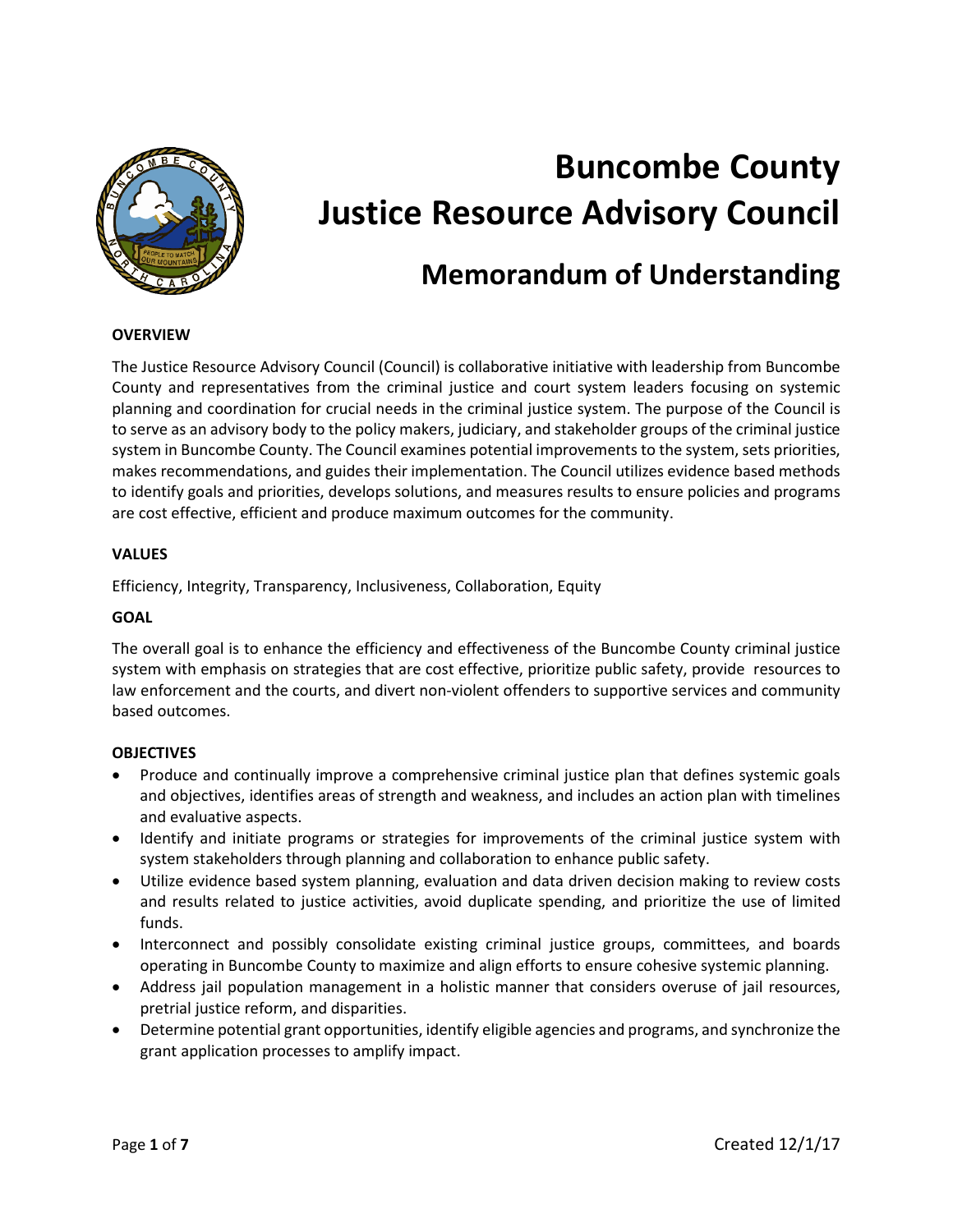# **BACKGROUND**

Our community has a long history of collaborative relationships between governmental, nonprofit and community-based organizations in Buncombe County to address criminal justice needs with an emphasis on people impacted by mental illness and substance use disorders. Current collaborative programs in our community include: CIT (Crisis Intervention Team) training for law enforcement, Justice Resource Center, JUST jail diversion and re-entry case management for substance abuse and mental health, Pretrial Services and Specialty Courts (Drug Treatment Court, Family Treatment Court, Sobriety Court and Veteran's Treatment Court).

While Buncombe County's justice resource system includes an array of successful programs, there was a need for enhanced system coordination. In August 2015, Buncombe County Commissioners unanimously passed a resolution to convene a diverse team of leaders and decision makers from multiple agencies who are committed to safely reducing the number of people with mental illnesses in jails through the "Stepping Up Initiative". In February 2017, Buncombe County Commissioners again unanimously supported the creation of a Justice Resource Advisory Council and a coordinator position to formalize and build upon this work.

#### **MEMBERSHIP**

The Council consists of key justice system leaders and decision-makers. Memberships shall consist of one leadership representative from each of the following partners:

Buncombe County Government, including: • Bureau of Identification • Board of Commissioners • Manager's Office • Pretrial Services Sheriff's Office City of Asheville Police Department Local Private Defense Bar Association NC 28th Judicial District Clerk of Court NC 28th Judicial District Community Corrections NC 28th Judicial District Juvenile Justice NC 28th Judicial District Magistrates' Office NC 28th Judicial District Public Defender's Office NC 28th Judicial District, Superior and District Court NC 28th Prosecutorial District Attorney's Office Regional Area Public Managed Care Organization

**Buncombe County Government** is the local government entity for Buncombe County, North Carolina, with a population of approximately 250,000. The Mission of Buncombe County is to: promote a healthy, safe, well-educated, and thriving community with a sustainable quality of life, provide effective and efficient government our citizens can trust and deliver needed service through a responsive work force committed to excellence, integrity, and teamwork.

**Bureau of Identification** aims to support the criminal justice/public safety community and the citizens of Buncombe County through timely and accurate data entry services and complete and precise dissemination of information. Functions include criminal history records, gun purchase permits and concealed handgun permits.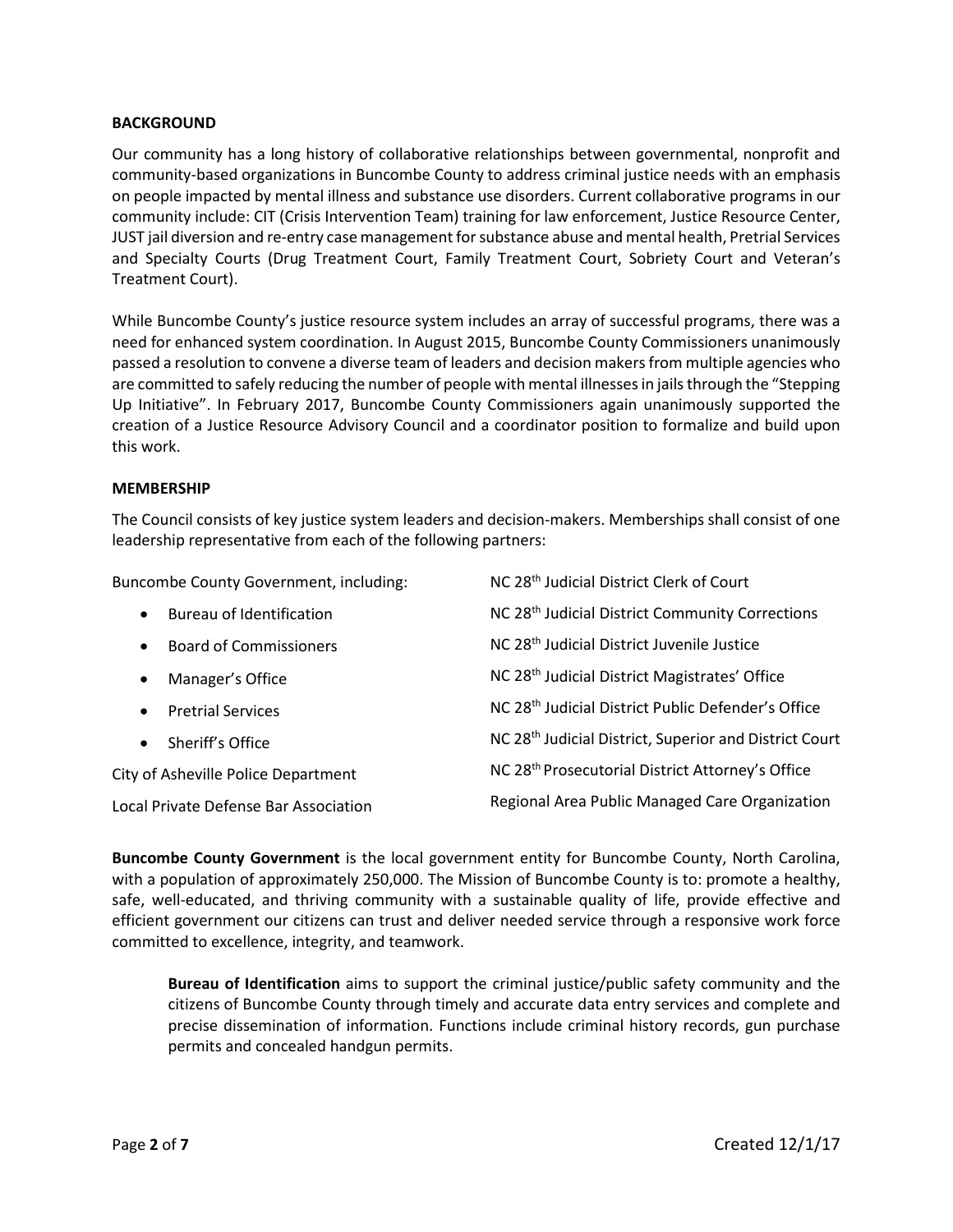**Board of Commissioners** is the governing body for Buncombe County Government. The board oversees all departments and sets policy in a council-manager form of government. 7 members serve staggered 4-year terms through partisan elections.

**Manager's Office** is led by the County Manager, who serves as Chief Executive Officer for Buncombe County Government and is appointed by and serving at the pleasure of the Board of Commissioners. In addition to carrying out the day-to-day administration of County government, the County Manager is responsible for implementing policies established by the Board of Commissioners, coordinating the work of all County agencies, and representing the County in dealings with other governmental units and agencies.

**Pretrial Services** is part of the North Carolina Court System and housed within Buncombe County Government. Conducts impartial interviews and runs background checks on individuals that have been arrested and are in custody before their trial. Pretrial conducts interviews and criminal history checks, investigates previous releases, coordinates with law enforcement and community contacts, and prepares a summaries of their findings for the court. Pretrial also provides a supervised pretrial release option for the criminal justice system. As part of supervised pretrial release, the conditions of release are monitored, and noncompliance is reported back to the court.

**Sheriff's Office** is a professional, service oriented law enforcement agency dedicated to improving the quality of life of everyone in Buncombe County by utilizing the highest degree of integrity and professionalism at every level, making certain they lead by example, treat all persons with dignity, and hold themselves accountable to the highest possible standards. The Sheriff's Office administers the Buncombe County Detention Facility, a 604 bed direct supervision Detention Facility to maintain order, control and safety. The foundation principles for the Buncombe County Sheriff's Office are service, integrity, accountability, professionalism and dignity.

**City of Asheville Police Department** is dedicated to providing public safety and maintaining order; maintaining a safe city with safe neighborhoods and enforcing the laws of North Carolina and the United States Constitution and national security. The Asheville Police Department has 278 sworn and non-sworn men and women and approximately 20 volunteers. It is a nationally accredited police department and committed to excellence based on four guiding principles: integrity, fairness, respect and professionalism.

Local Private Defense Bar Association includes criminal defense attorneys that practice in the 28<sup>th</sup> Judicial District who gather for the purpose of information sharing and collaboration. The association is informally organized and is not a replacement for the Judicial District Bar which is a subdivision of the North Carolina State Bar.

**NC 28th Judicial District Clerk of Court** is vital to the local administration of justice. The Clerk of Superior Court is an elected judicial official, with many judicial responsibilities. The clerical tasks of filing, processing, indexing, and preserving court documents are only a part of the Clerk's job. The office of the Buncombe County Clerk of Court is responsible for assisting the public in filing and accessing court documents, staffing the courtrooms, and performing the many complex duties required in order to ensure that court records are accurate.

**NC 28th Judicial District Community Corrections**is responsible for supervising offenders in the community who have been placed on probation, parole or post-release supervision. Community Corrections works to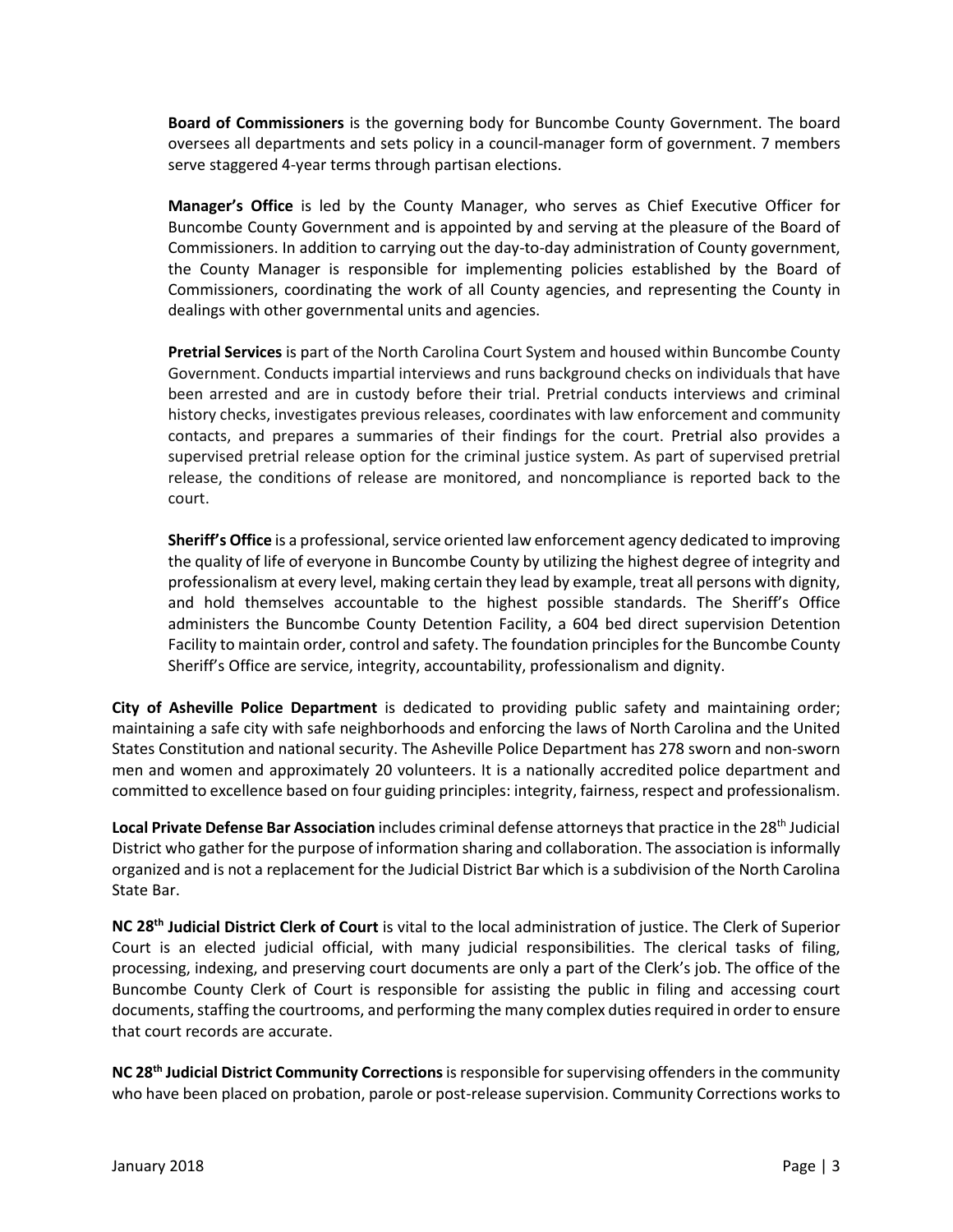apply control over offenders while at the same time coordinate community resources to enable those under supervision the opportunity to reform, support their families, pay restitution or reparation to their victims and become productive, law abiding citizens.

**NC 28th Judicial District Juvenile Justice** is committed to the reduction and prevention of juvenile delinquency by effectively intervening, educating and treating youth in order to strengthen families and increase public safety. The office includes community programs and case management, intake and supervision for undisciplined and delinquent juveniles, juvenile facility operations and juvenile clinical services.

**NC 28th Judicial District Magistrates' Office** are officers of the district court, and they are subject to the supervision of the Chief District Court Judge in judicial matters, including in criminal matters such as arrest warrants, search warrants and setting of bail, as well as in civil matters such as small claims, marriage ceremonies, oaths, pleadings and acknowledgements.

**NC 28th Judicial District Public Defender's Office** represents indigent criminal defendants and indigent defendants in civil actions in which there is a right to counsel under North Carolina law. The mission of the Public Defender's Office is to provide high-quality and compassionate representation.

**NC 28th Judicial District, Superior and District Court** are a part of the statewide unified court system. The criminal jurisdiction of the District Court Division includes preliminary "probable cause" hearings in felony cases, and virtually all misdemeanor and infraction cases. The District court's jurisdiction also extends to all juvenile proceedings, mental health hospital commitments, and domestic relations cases. The Superior Court has original jurisdiction in all felony cases and in some misdemeanor cases. Most misdemeanors are tried first in the District Court, from which a conviction may be appealed to the Superior Court for trial de novo by a jury. Both criminal and civil cases in superior court are tried before a twelve-person jury.

**NC 28th Prosecutorial District Attorney's Office** is committed to seeking justice by ensuring that victims' rights and the public safety are number one priority through the fair, equal, vigorous, and efficient enforcement of the criminal laws.

**Regional Area Public Managed Care Organization**, **Vaya Health** is the public managed care organization (MCO) that oversees Medicaid, federal, state and local funding for services and supports related to mental health, substance use and intellectual/ developmental disability (IDD) needs. Vaya Health operates in 23 Western North Carolina counties that are home to over 1 million residents who may be eligible for our prevention, treatment and crisis services.

# **COORDINATION**

Staff support for the Council is provided by Buncombe County Government, including coordination, strategic planning and performance management. Primary support is provided by a full time position, Justice Resource Coordinator, which is structured within the County Manager's Office. The Justice Resource Coordinator is the primary point of contact for the Council and organizes logistics, agendas, reporting and all other basic matters pertaining to the Council.

# **MEMBER RESPONSIBILITY**

Member agencies (members) agree to participate on the Council with the purpose of improving crosssystem collaboration and designing collective strategies to address justice and mental health needs. Each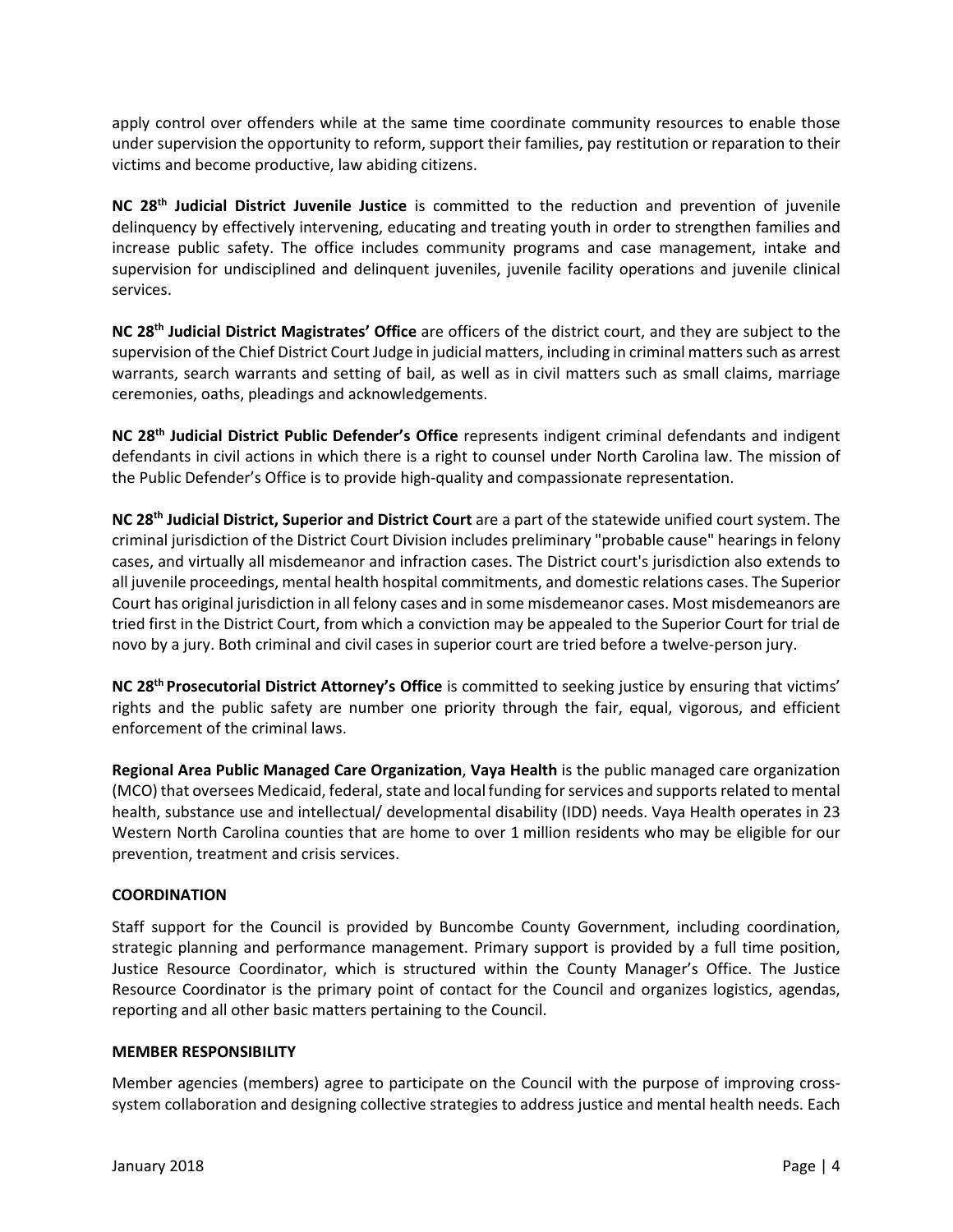member will provide services consistent with its respective organizational mission and expertise within a collaborative model. Members will actively participate in planning, provide relevant data, evaluate the facts and explore alternatives to incarceration while prioritizing public safety. Members will participate in system mapping and data analysis to understand current services and justice-involved populations. Members will engage in discussions on procedures for sharing information between agencies as allowed by statute and not in conflict with the legal or ethical obligations of any member.

# **AUTHORITY**

The Council is an advisory board that may make recommendations regarding justice related system improvements to the Buncombe County Board of Commissioners and to other justice system stakeholders.

# **DECISION MAKING**

The Council will make decisions regarding recommendations related to justice system improvements. The Council may not make any decision that improperly infringes on the structural autonomy, statutory obligations or liability of any agency. The Council will strive to make decisions based on group consensus. However, in times that consensus is not attainable, a decision may be made by a two thirds majority of the voting members of a team present at a regularly scheduled team meeting or a special meeting called with 5 (five) days notice via email. Only one representative of each member agency may vote. That representative may be the Council member or a designated proxy representing that member's organization. A quorum will be required for any decision made via a two thirds majority vote. Quorum is a simple majority of the member agencies listed in this agreement.

# **STANDING COMMITTEES**

Several justice related committees meet regularly to deal with specific issues and populations within the system. A Council member and/or their designee will be represented as a member of each of these identified committees. Communication is key to establishing an effective and efficient justice system. Standing Committees should report updates to the Council. Council representatives will provide information to the standing committees, to ensure all efforts are aligned and equally supported.

# **AD HOC WORK GROUPS**

Work groups will form on an ad hoc basis to investigate and analyze specific issues within the criminal justice system as determined by the Council. They will form recommendations and submit them to the Council for review. Work groups will also assist in the implementation and evaluation of supported plans. Work groups will be led by a Council member and may include members from the public and private sector. The number of members and meetings will vary. Work groups shall dissolve once they have completed their purpose.

# **MEETINGS**

The Council generally meets the first Friday of every month at 12:30pm to 2pm at 200 College Street Room 404, Asheville NC 28801. The Council may adjust the meeting schedule as needed. Meetings are facilitated by the Justice Resource Coordinator.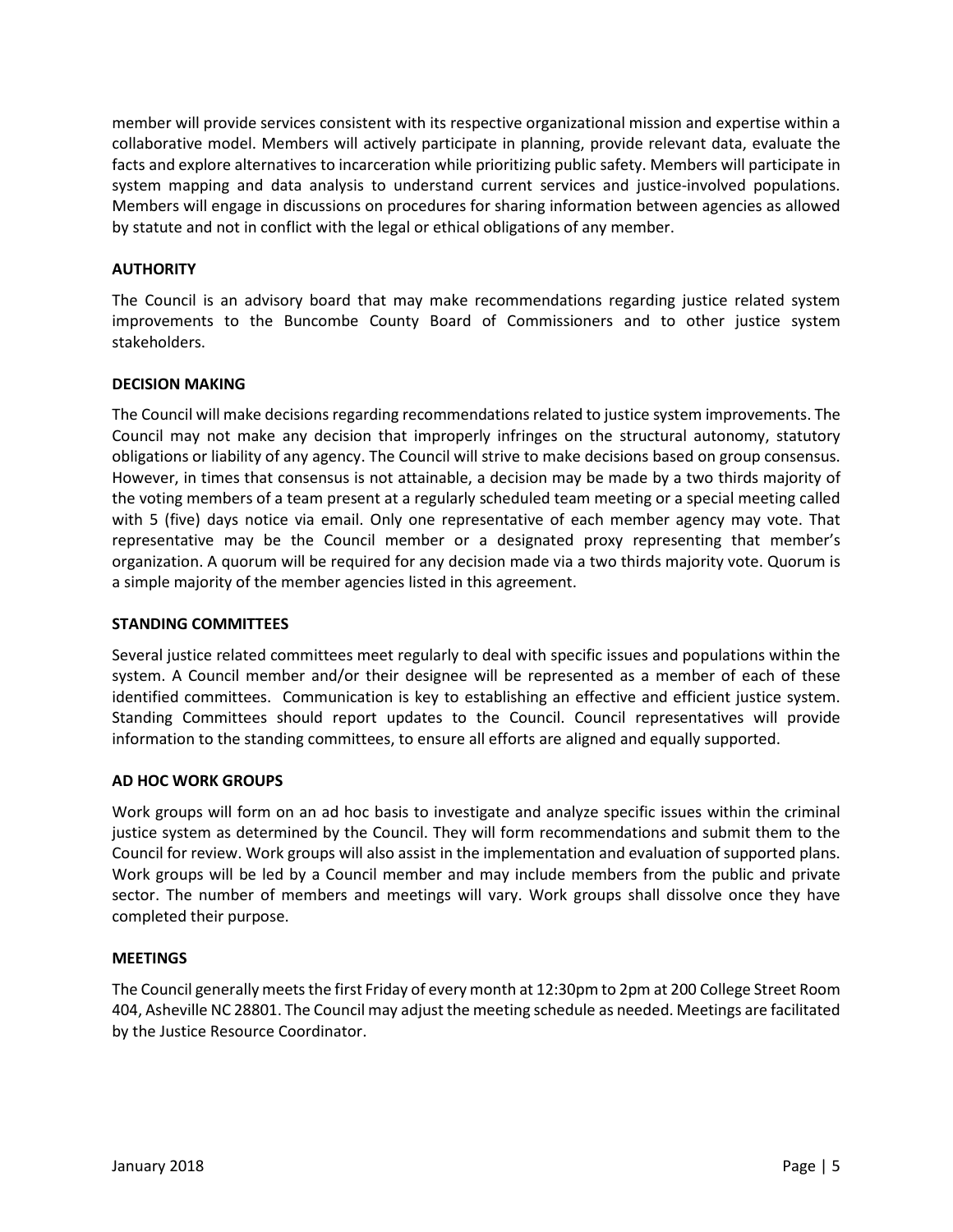#### **TERM**

This Memorandum of Understanding shall be in effect for the period of January 2018 through December 2020. Any member shall have the authority to terminate its participation in this agreement upon thirty (30) days written notice to the Coordinator. The withdrawal of less than all the members shall not act as a termination of the Agreement between the remaining members.

#### **MEMBER COMMITMENTS**

Members and their represented department/agency are committed to improving cross-system collaboration, increasing efficiency in a fragmented system, designing collective strategies to address justice needs, and increase the collection of data to accurately respond to the prevalence of the needs of public safety and community wellness. As evidenced by their representatives' signatures below, members have reviewed the stated goals of the above and commit to working collaboratively towards achieving those goals.

Signed January/2018 by:

 $\mathbb{Z}/I$ By: Ellen Frost

Commissioner<br>Board of Commissioners, Buncombe County

 $\mathfrak{g} \downarrow \mathfrak{g}$ By:  $\mu$ 

Pat Freeman<br>Identification Director Bureau of Identification, Buncombe County

 $\mathcal{L}/\mathcal{U}$  (1)  $\mathcal{L}$  and  $\mathcal{L}$ . By Cogburn

Clerk of Court NC 28<sup>th</sup> Judicial District Clerk of Court

 $\mathbb{R}^n$   $\mathbb{R}^n$   $\mathbb{R}$   $\mathbb{R}$   $\mathbb{R}$   $\mathbb{R}$   $\mathbb{R}$   $\mathbb{R}$   $\mathbb{R}$   $\mathbb{R}$   $\mathbb{R}$   $\mathbb{R}$   $\mathbb{R}$   $\mathbb{R}$   $\mathbb{R}$   $\mathbb{R}$   $\mathbb{R}$   $\mathbb{R}$   $\mathbb{R}$   $\mathbb{R}$   $\mathbb{R}$   $\mathbb{R}$   $\mathbb{R}$   $\mathbb{R}$  By: V \<br>Mandy Stone

County Manager County Manager Office, Buncombe County

 $B_{\rm BV}$  /  $\mathcal{H}$ 

Van Dungan

Sheri**t** Sheriff's Office, Buncombe County

By:  $K_{IM}$ , Turetz

Kim Mortez Supervisor Buncombe County Pretrial Services

n<br>Milim  $\sim$ 

India<br>Tudicial District Manager dicial District Manager<br>Constitutions Corrections epartment of community<br>- - - - - - - - - - - - - - - - -

 $\Box$   $\Box$   $\Box$   $\Box$   $\Box$ 

By: <u>Joy</u><br>Sylvia Clentent Chief Court Counselor NC 28th Judicial District Juvenile Justice

 $K \neq \emptyset$ By: Cowan

Magistrate / NC 28<sup>th</sup> Judicial District Magistrates' Office

 $1/47$ 

The Honorable Alan Thornburg Chief Superior Court Judge NC 28th Judicia/District Superior Court

 $\mathcal{B}$ :  $\mathcal{B}$  ,  $\mathcal{B}$  ,  $\mathcal{B}$  ,  $\mathcal{B}$  ,  $\mathcal{B}$  ,  $\mathcal{B}$  ,  $\mathcal{B}$  ,  $\mathcal{B}$  ,  $\mathcal{B}$  ,  $\mathcal{B}$ The Honorable Calvin Hill Chief District Court Judge NC 28th Judicial District Court

 $\sigma$  $\mathcal{S}:\underline{\hspace{2.5cm}}$ 

Todd Williams District Attorney NC 28th Prosecutorial District